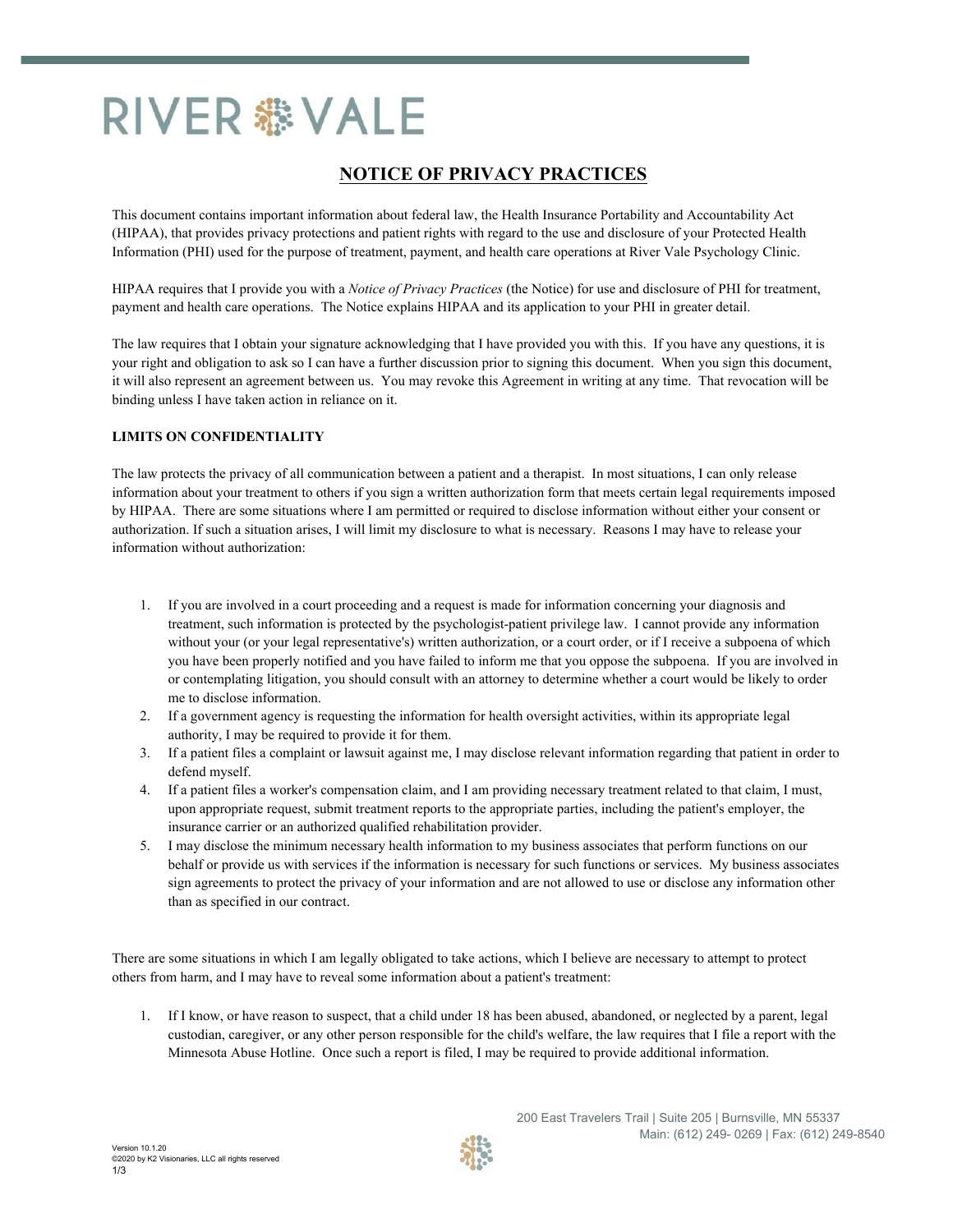- 2. If I know or have reasonable cause to suspect, that a vulnerable adult has been abused, neglected, or exploited, the law requires that I file a report with the Minnesota Abuse Hotline. Once such a report is filed, I may be required to provide additional information.
- 3. If I believe that there is a clear and immediate probability of physical harm to the patient, to other individuals, or to society, I may be required to disclose information to take protective action, including communicating the information to the potential victim, and/or appropriate family member, and/or the police or to seek hospitalization of the patient.

## **CLIENT RIGHTS AND THERAPIST DUTIES**

#### **Use and Disclosure of Protected Health Information:**

- *For Treatment* I use and disclose your health information internally in the course of your treatment. If I wish to provide information outside of our practice for your treatment by another health care provider, I will have you sign an authorization for release of information. Furthermore, an authorization is required for most uses and disclosures of psychotherapy notes.
- *For Payment* I may use and disclose your health information to obtain payment for services provided to you as
- delineated in the Therapy Agreement.<br>
*For Operations* I may use and disclose your health information as part of our internal operations. For example, this could mean a review of records to assure quality. I may also use your information to tell you about services, educational activities, and programs that I feel might be of interest to you.

## **Patient's Rights:**

- *Right to Treatment* You have the right to ethical treatment without discrimination regarding race, ethnicity, gender identity, sexual orientation, religion, disability status, age, or any other protected category. ● *Right to Confidentiality* – You have the right to have your health care information protected. If you pay for a service
- or health care item out-of-pocket in full, you can ask us not to share that information for the purpose of payment or our operations with your health insurer. I will agree to such unless a law requires us to share that information.
- *Right to Request Restrictions –* You have the right to request restrictions on certain uses and disclosures of protected health information about you. However, I am not required to agree to a restriction you request.
- *Right to Receive Confidential Communications by Alternative Means and at Alternative Locations –* You have the right to request and receive confidential communications of PHI by alternative means and at alternative locations.
- *Right to Inspect and Copy* You have the right to inspect or obtain a copy (or both) of PHI. Records must be requested in writing and release of information must be completed. Furthermore, there is a copying fee charge of \$1.00 per page. Please make your request well in advance and allow two weeks to receive the copies. If I refuse your request
- for access to your records, you have a right of review, which I will discuss with you upon request.<br>• **Right to Amend** If you believe the information in your records is incorrect and/or missing important information, yo can ask us to make certain changes, also known as amending, to your health information. You have to make this request in writing. You must tell us the reasons you want to make these changes, and I will decide if it is and if I refuse
- to do so, I will tell you why within 60 days.<br>● *Right to a Copy of This Notice* If you received the paperwork electronically, you have a copy in your email. If you completed this paperwork in the office at your first session a copy will be provided to you per your request or at any
- time.<br>
*Right to an Accounting* You generally have the right to receive an accounting of disclosures of PHI regarding you. On your request, I will discuss with you the details of the accounting process.
- *Right to Choose Someone to Act for You* If someone is your legal guardian, that person can exercise your rights and make choices about your health information; I will make sure the person has this authority and can act for you before I
- take any action.<br>
*Right to Choose* You have the right to decide not to receive services with me. If you wish, I will provide you with **■** *Right to Terminate* – You have the right to terminate therapeutic services with me at any time without any legal or *Right to Terminate* – You have the right to terminate therapeutic services with me at any time with
- financial obligations other than those already accrued. I ask that you discuss your decision with me in session before terminating or at least contact me by phone letting me know you are terminating services.